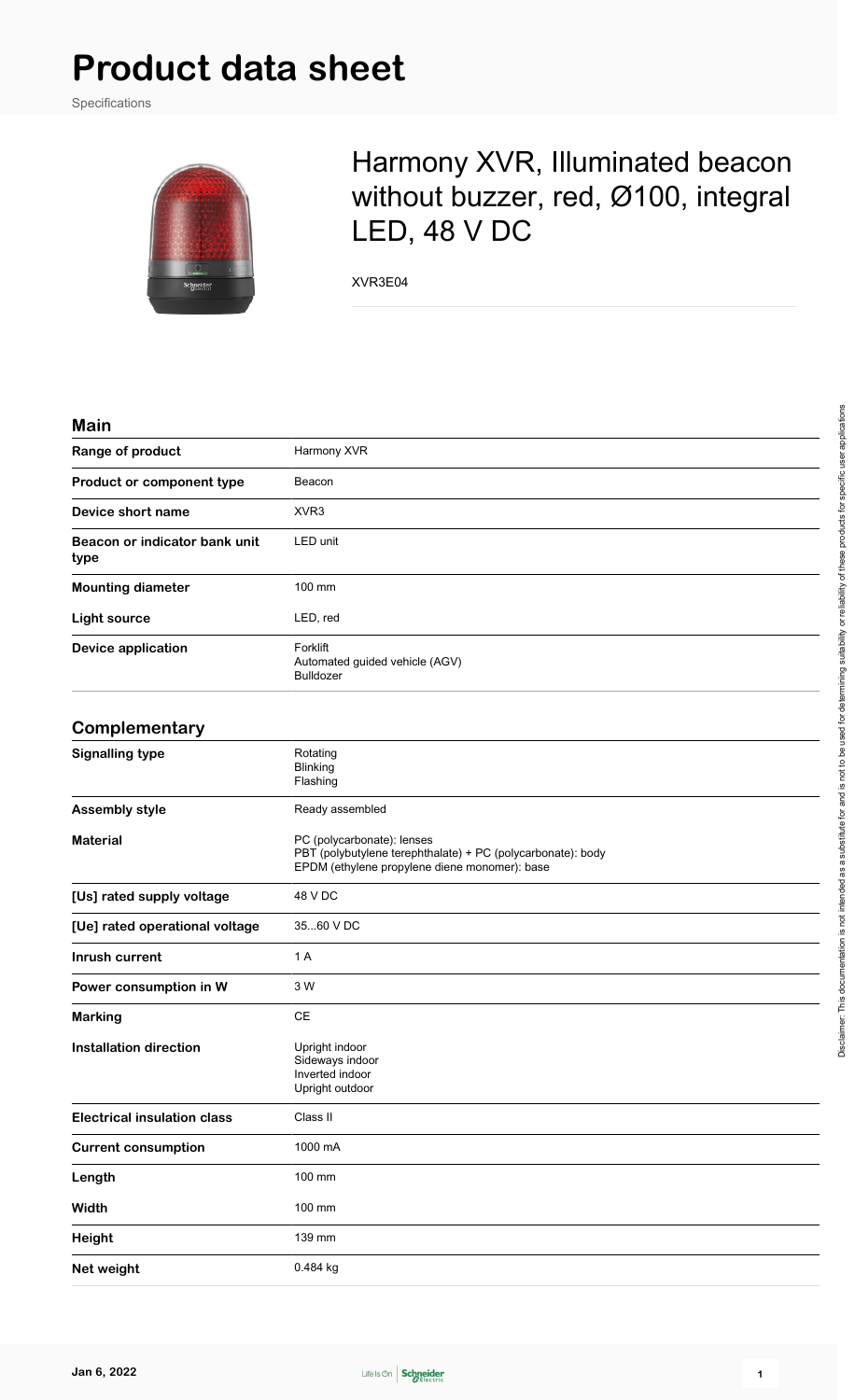### **Environment**

| <b>Product certifications</b>            | ccc                                                        |
|------------------------------------------|------------------------------------------------------------|
| Ambient air temperature for<br>operation | $-2050 °C$                                                 |
| Ambient air temperature for<br>storage   | $-3570 °C$                                                 |
| <b>Relative humidity</b>                 | 3585 % without condensation                                |
| <b>Vibration resistance</b>              | 4.6 gn (sideways)<br>4.6 gn (inverted)<br>7.1 gn (upright) |
| IP degree of protection                  | IP65 (upright)<br>IP23 (sideways)<br>IP23 (inverted)       |
| <b>Packing Units</b>                     |                                                            |
| <b>Unit Type of Package 1</b>            | <b>PCE</b>                                                 |
| Number of Units in Package 1             | $\mathbf{1}$                                               |
| Package 1 Weight                         | 649 g                                                      |
| Package 1 Height                         | 18.2 cm                                                    |
| Package 1 width                          | 13.5 cm                                                    |
| Package 1 Length                         | 13.6 cm                                                    |
| <b>Unit Type of Package 2</b>            | S04                                                        |
| <b>Number of Units in Package 2</b>      | 8                                                          |
| Package 2 Weight                         | 6.195 kg                                                   |
| Package 2 Height                         | 30 cm                                                      |
| Package 2 width                          | 40 cm                                                      |
| Package 2 Length                         | 60 cm                                                      |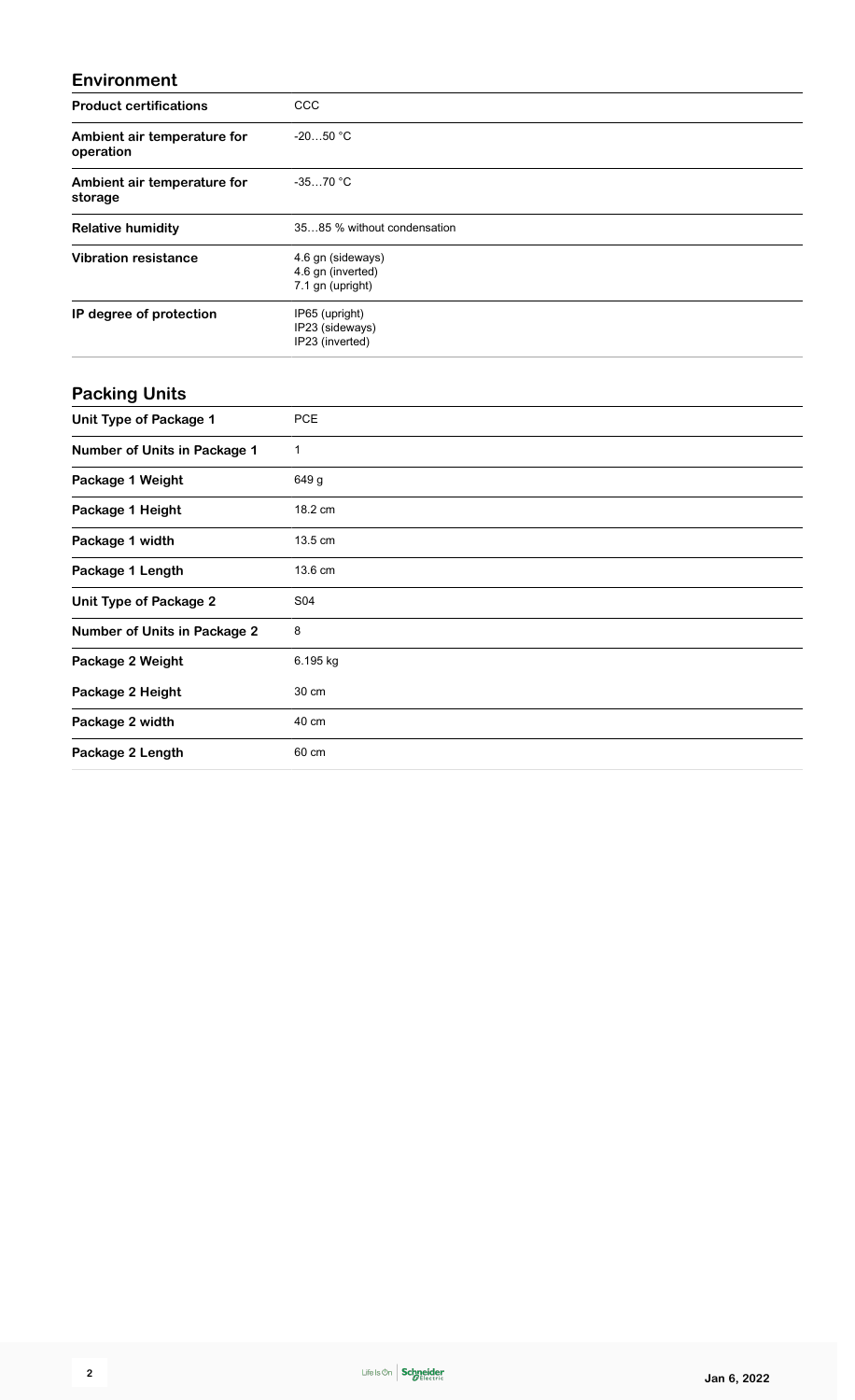**XVR3E04**

Dimensions Drawings

#### **Dimensions**

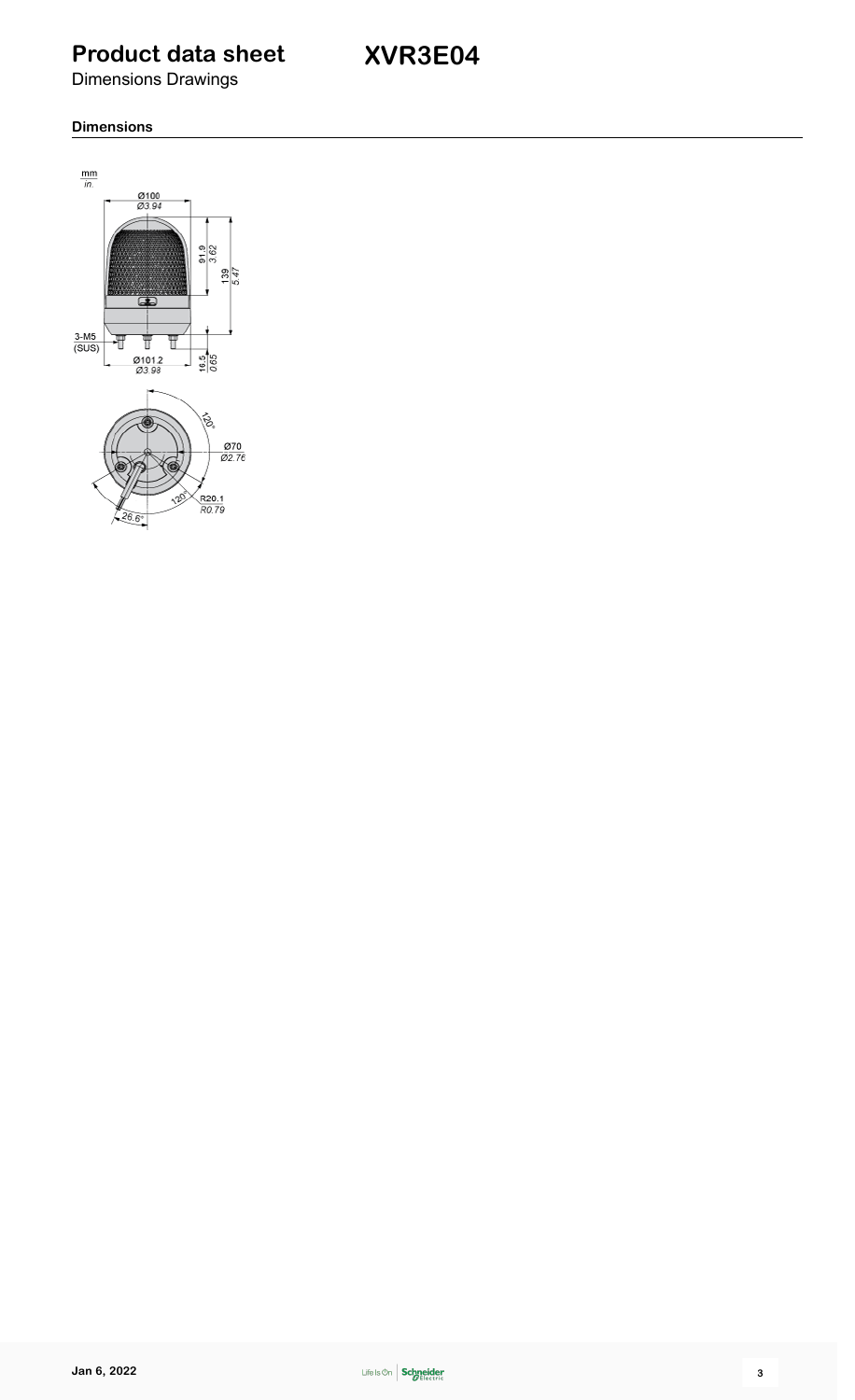**XVR3E04**

Mounting and Clearance

### **Panel Cut-out**

### **Straight wiring**



**Side wiring**